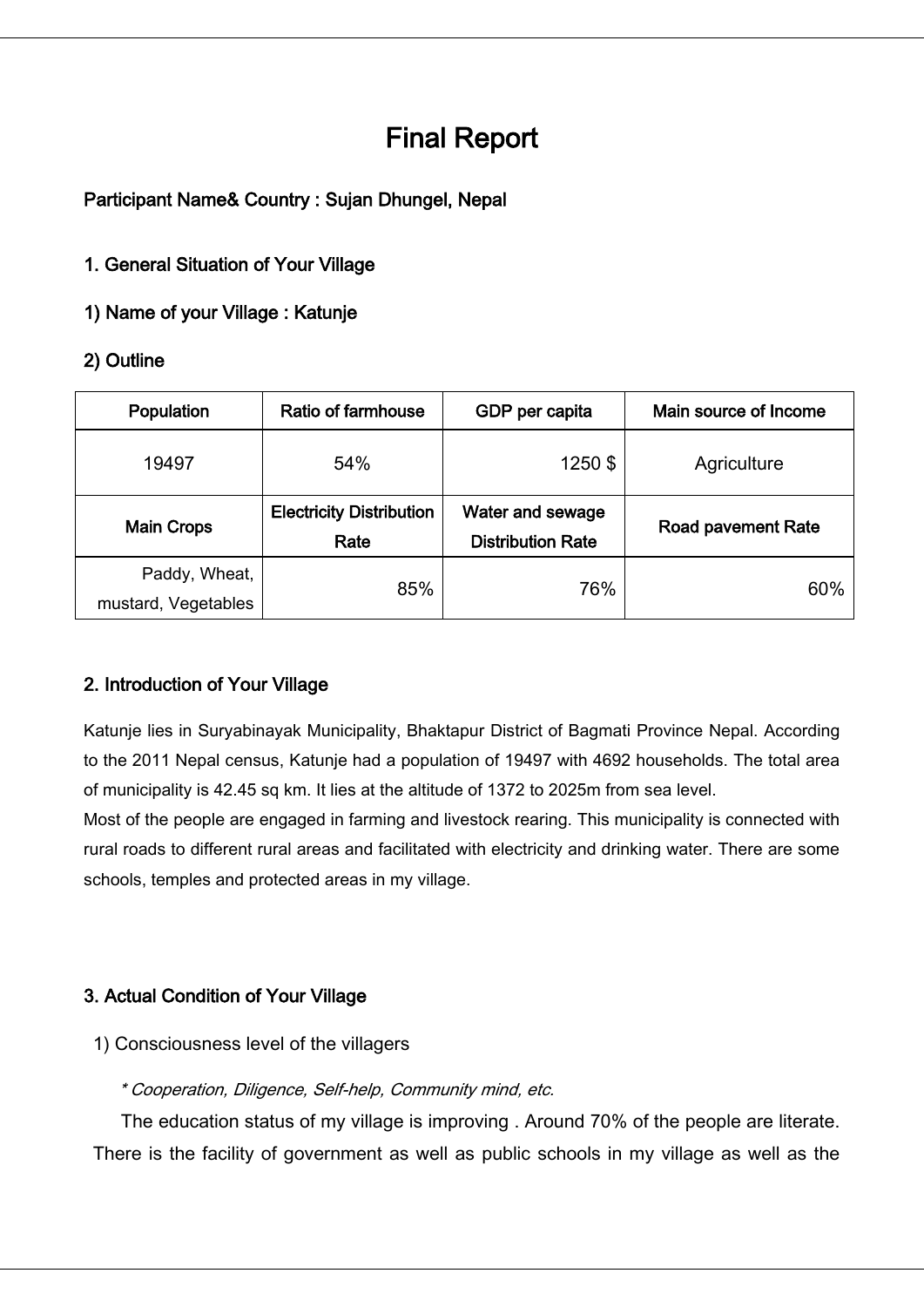vicinity villages. Farmers are organized in groups and cooperatives for agriculture extension services. However, they aren't organized for collective production and marketing.

#### 2) Income of People

- What is the main source of income? (Agriculture, Fisheries, Livestock Industries, etc.)

- The main source of income of my village is agriculture followed by services in government as well as private institutions.
- 3) Level of Public Sanitation& Public Amenities

- How about the actual living condition of residential environment? (Kitchen, drinking water, sanitation, public amenities, etc.)

The living condition of the residential environment is moderate. Around 60% of the people have access to drinking water and electricity. However, the road facilities and facilities of internet are relatively poor. The roads are not blacktopped and there is no facility of public vehicles in the rural areas of the village. People are not much aware of the health, sanitation issues. Toilets are not easily available in public places. However, people have toilets in their residence. There are fewer number of health posts and hospitals so people have to run to nearby urban areas for their treatments.

#### 4. Action Plan for your Village

1) What are the main problems that disturb the development of your Villages?

- The main problem that disturb the development of my village is the lack of proper infrastructures related to agricultural production, processing and marketing. also, the unreliable market of the agricultural products has demotivated farmers in producing commodities. Also, the lack of transportation facilities and facilities of hospitals, education institutions has hindered my village development.

2) What are the solutions of main problems for your village's bright future?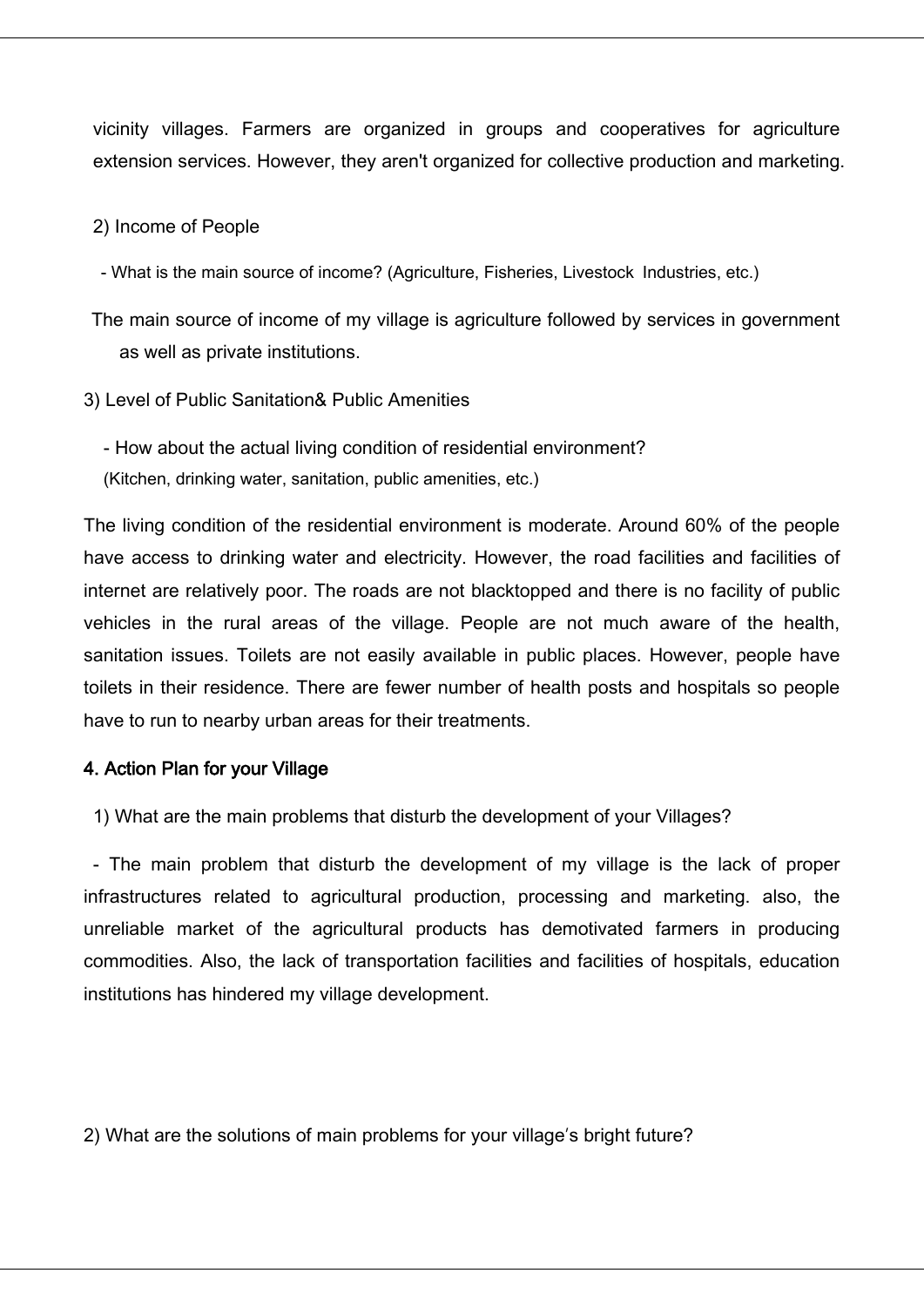-Strong social bonding among the people

- Construction of rural infrastructure facilities as road, market, irrigation infrastructure, clod storages and processing facilities
- -Training and capacity building of the farmers and other entrepreneurs to create employment opportunities in the village
- -Strengthening communication system and enhance access to internet and information technology
	- 3) How would you utilize the Korean Saemaul Undong to solve the main problems of your village?
- Uniting farmers to groups and cooperatives
- Preparing local leadership
- Encouraging the local government to allocate budget for rural infrastructure development
- Enhancing farmers access to market
- 4) Please write your action plan by benchmarking the success factors of Saemaul Undong to solve the main problems of your village.
- Sample

| <b>Objectives</b> | <b>Action Required (Tasks)</b>    | <b>Time Frame</b> | Necessary        |
|-------------------|-----------------------------------|-------------------|------------------|
| (Goals)           |                                   |                   | <b>Resources</b> |
| Uniting           | raising<br>Awareness<br>to        | 1 year            | 1,00,000         |
| farmers<br>to     | farmers                           |                   |                  |
| and<br>groups     | Formation<br>farmers<br>оf<br>le. |                   |                  |
| cooperatives      | groups                            |                   |                  |
|                   | Training<br>capacity<br>and       |                   |                  |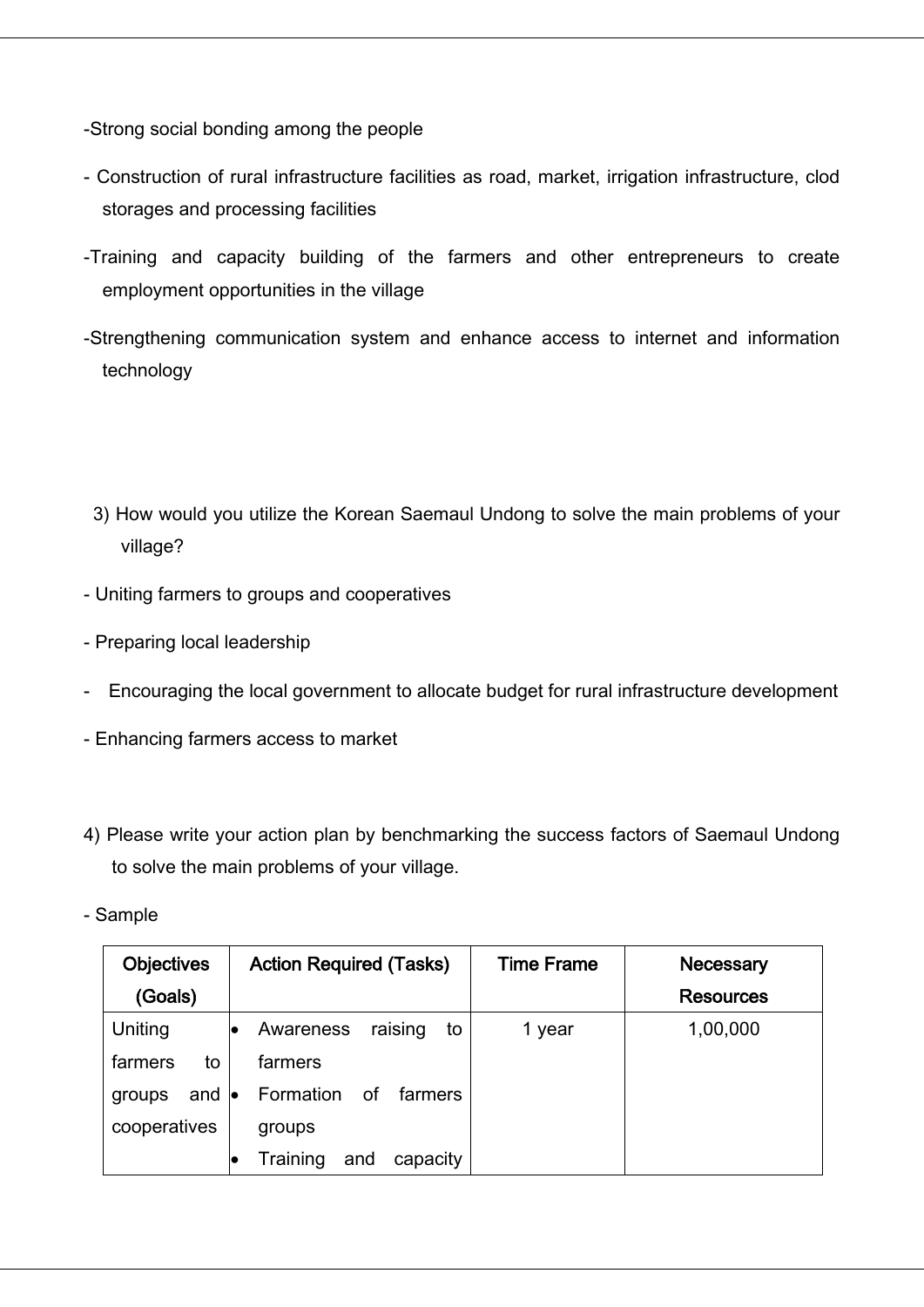|                                                                                                               | development                                                                                                                                                                                                                                                                                                                                                                         |                |                                                                                                                                     |
|---------------------------------------------------------------------------------------------------------------|-------------------------------------------------------------------------------------------------------------------------------------------------------------------------------------------------------------------------------------------------------------------------------------------------------------------------------------------------------------------------------------|----------------|-------------------------------------------------------------------------------------------------------------------------------------|
| Preparing<br>local<br>leadership                                                                              | Awareness raising<br>$\bullet$<br>Selection<br>of<br>potential<br>$\bullet$<br>leaders<br>Training and capacity<br>$\bullet$<br>development                                                                                                                                                                                                                                         | 6 months       | 50,000                                                                                                                              |
| Encouraging<br>the local<br>government<br>to allocate<br>budget for<br>rural<br>infrastructure<br>development | • Interaction<br>with<br>local<br>government leaders and<br>official<br>• Include budget for rural<br>road expansion<br>• Budget for drinking water<br>facilities<br>• Budgetary Provision for<br>rural electrification<br>• Construction of godowns<br>and cold storage<br>• Coordinate<br>with<br>local<br>allocate<br>government to<br>for<br>budget<br>irrigation<br>facilities | Within 2 years | 50,000 for orientation<br>and awareness<br>campaigns<br>(Rest will be allocated<br>from local level as per<br>cost of construction) |
| Access of<br>farmers to<br>market                                                                             | • Provide<br>market<br>information facilities<br>• Coordinate<br>with<br>local<br>government Construction<br>market<br>of<br>rural<br>infrastructures<br>• Facilitate<br>providing<br>in<br>transportation<br>• Facilitate<br>Buy<br>back<br>with<br>local<br>agreement<br>traders                                                                                                  | 2 years        | 10,000,000                                                                                                                          |